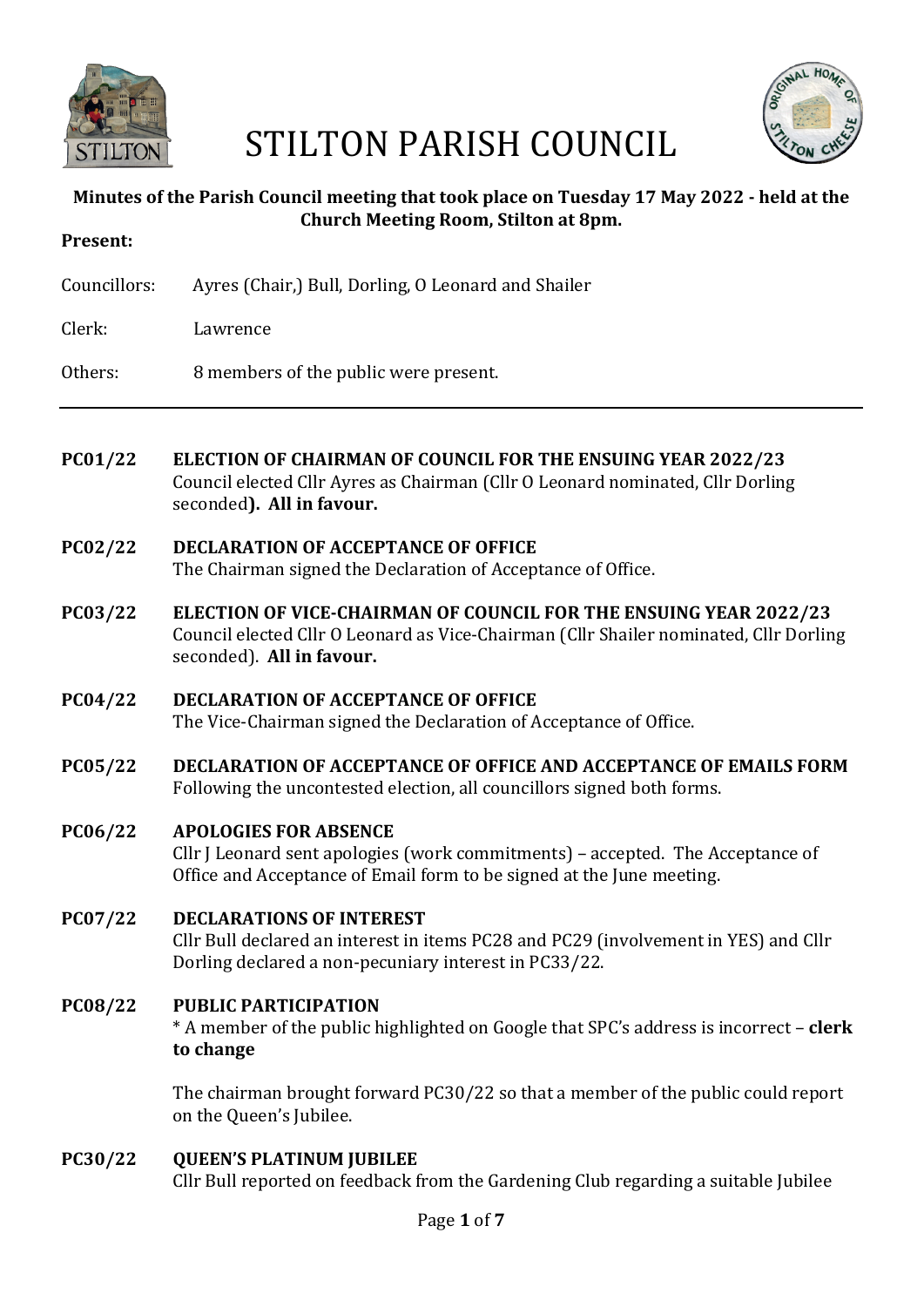tree. **Resolved PC30/22.1** Clerk to add to the AMC agenda in June for discussion **PC30/22.2** Clerk to add to the August PC agenda for resolution.

# **A member of the public left the meeting**

# **PC09/22 MINUTES**

That the To minutes of the Parish Council meeting held on Tuesday 12 April 2022 be confirmed as a correct record and were signed by the Chairman.

## **PC10/22 REPORTS FROM DISTRICT AND COUNTY COUNCILLORS**

Members acknowledged a report from County Councillor Bywater. District Councillor Alban was unable to make the meeting.

#### **PC11/22 FINANCIAL REPORT**

a) The clerk/RFO provided the bank reconciliation for April, May's wage report and the cash book summery (previously circulated). Expenditure for May was detailed including an update on utility amounts.

## **Resolved**

b) Expenditure for May was approved (see below).

| To:                   | Reason:                                 | Amount:  | <b>Authorised Ref:</b> |
|-----------------------|-----------------------------------------|----------|------------------------|
| Beeby's               | Village Maintenance                     | 1,212.80 | OSA1906,s.164          |
| Businesswatch         | Alarm/CCTV monthly maintenance          | 126.03   | LGA76,s.19             |
|                       | Clerk, Pav Administrator, Caretaker     |          |                        |
| Staff wages           | salaries                                | 2,272.50 | LGA72, s. 112          |
| <b>HMRC</b>           | Employee tax/NI and employer NI         | 347.63   | LGA72, s.112           |
|                       | Employee/employer pension               |          |                        |
| <b>NEST</b>           | contribution                            | 56.70    | LGA72, s.112           |
| <b>HDC</b>            | Parish Room rates                       | 172.00   | LGA72,s.133            |
| <b>HDC</b>            | Pavilion rates                          | 674.00   | LGA76,s19              |
| <b>PWLB</b>           | Loan payment for Pavilion               | 9,819.89 | LGA2003, S1, p2        |
| <b>Working Turf</b>   | Pitch maintenance                       | 1.020.10 | PHA1875, s. 164        |
| <b>EON</b>            | <b>Pavilion Electricity</b>             | 114.99   | LGA76,s.19             |
| <b>EON</b>            | <b>Pavilion Gas</b>                     | 129.88   | LGA76,s.19             |
| <b>BT</b>             | Pavilion broadband                      | 16.85    | LGA76,s.19             |
| <b>EE</b>             | Staff mobile - Pavilion                 | 10.96    | LGA76,s19              |
| Julie Thompson        | Pavilion cleaning - April               | 120.00   | LGA76,s.19             |
| Julia Tufnail         | Internal Audit - annual                 | 370.00   | LGA72, s.111           |
| ROSPA Play Safety     | Annual Skate Park/Barn Close inspection | 193.20   | LGA72, s.111           |
| <b>KT McPartlin</b>   | Pav tank emptying                       | 0.00     | LGA76, s.19            |
| <b>IONOS</b>          | Website hosting/emails                  | 16.79    | LGA72,s.111            |
| <b>Barclays</b>       | Account charges                         | 11.50    | LGA72,s.151            |
| <b>Business Waste</b> | Pavilion bin emptying                   | 41.98    | LGA76, s.19            |
| SPC credit card       | Binder Ltd - cess pit works             | 132.42   | LGA72, s.111           |
| SPC credit card       | <b>Virtual Landline</b>                 | 7.96     | LGA72, s.111           |
| SPC credit card       | Bright Pay - annual charge (payroll)    | 70.80    | LGA72, s.111           |
| SPC credit card       | RBLI - Platinum Jubilee flag/lamp signs | 307.56   | LGA72, s.111           |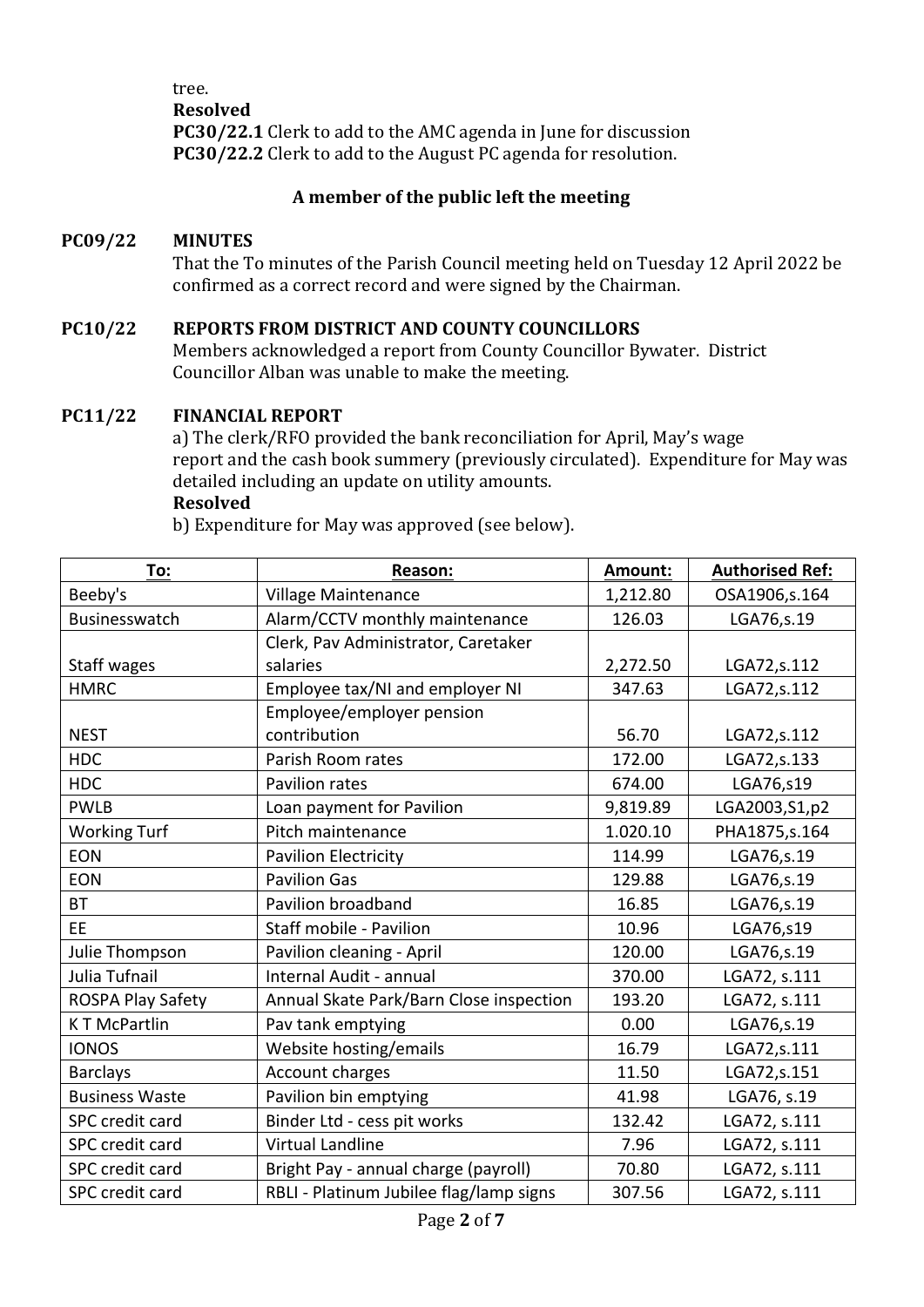| SPC credit card     | RBLI - Jubilee tree plaque        | 119.99    | LGA72, s.111 |
|---------------------|-----------------------------------|-----------|--------------|
| SPC credit card     | Amazon - McAfee annual protection | 11.99     | LGA72, s.111 |
| SPC credit card     | Amazon - Pressure washer/tape     | 195.83    | LGA72, s.111 |
| SPC credit card     | Stationary/printer ink            | 57.47     | LGA72, s.111 |
| Julianne Lawrence   | Tarmac for Skate Park (B&Q)       | 17.36     | LGA72, s.111 |
| Church Meeting Room | Room hire for April meetings      | 15.00     | LGA72, s.111 |
|                     | <b>Monthly total:</b>             | 16,644.08 |              |

## **PC12/22 GOVERNANCE**

#### **Resolved**

Council reviewed and adopted Standing Orders, Financial Regulations and the Councillor Code of Conduct.

## **PC13/22 COMMITTEES**

## **Resolved**

Council considered if the committees are appropriate for the coming year, appointed members (chairman to be decided by each committee), reviewed the Terms of Reference for each committee and considered delegated powers:

1. Amenities Management Committee - Cllrs Ayres, Bull, J Leonard, O Leonard and **Shailer**

2. Finance, General Purpose and Communication Committee - **Cllrs Ayres, Bull, Dorling and O Leonard** 

3. Human Resources, Policies and Procedures Committee – to become a Staffing Sub-Committee of the Finance, General Purpose and Communication Committee -

## **Cllrs Ayres, Bull and I Leonard**

4. Planning Committee – to become a Planning Working Group – **Cllrs Ayres, Dorling, O Leonard and Shailer.**

## **PC14/22 PROCESSES, POLICIES AND PROCEDURES**

#### **Resolved**

Council reviewed and adopted ...

- \* Appraisal Policy
- \* CCTV Policy
- \* Communication Policy
- \* Community Engagement Policy
- \* Co-option Policy (and application form)
- \* Complaints Policy
- \* Complaints Procedure
- \* Data Protection Policy
- \* Dignity At Work Policy
- \* Disciplinary Policy
- \* Equality and Diversity Policy
- \* Grant Awarding Policy (and Form)
- \* Grievance Policy
- \* Homeworking Policy
- \* Stilton Parish Council Constitution
- \* Pavilion Health and Safety Policy
- \* Pavilion Emergency Fire Evacuation Procedure
- \* Parish Council Health and Safety Policy (Statement of Intent)
- \* Publication Scheme/Freedom of Information Policy (and request form)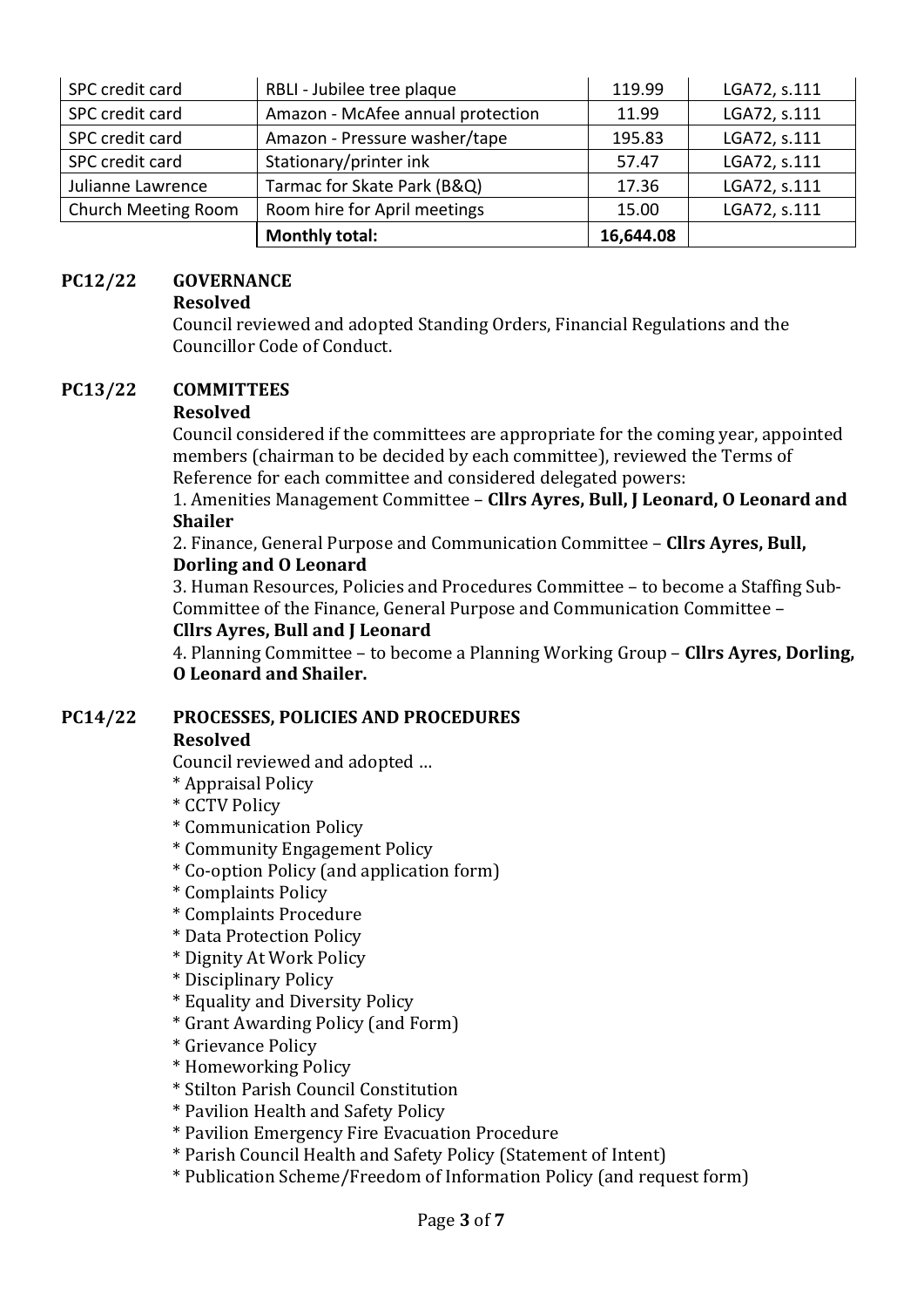- \* Reserves Policy
- \* Small Grant Award Policy
- \* Training and Development Policy
- \* Vexatious Complaints Policy

#### **PC15/22 LAND, ASSETS AND INSURANCE Resolved**

Council reviewed and adopted ...

- \* Asset Register
- \* Parish Council Risk Assessment
- \* Parish Room Risk Assessment
- \* Pavilion Risk Assessment
- \* Pavilion Fire Safety Risk Assessment
- \* Barn Close Play Area Risk Assessment
- \* Cemetery Risk Assessment
- \* New Churchyard and Garden of Remembrance Risk Assessment
- \* Playing Field Risk Assessment
- \* Skate Park Risk Assessment
- \* Village Assets Risk Assessment – **not needed as on main Council RA**

\* Confirmed suitability of the Parish Council's insurance policy with Zurich (renewed in February 2022) – **to be added to the next Finance, General Purpose and** Communication Committee meeting agenda to be examined in greater detail.

# **PC16/22 FINANCIAL**

## **Resolved**

Council reviewed bank mandates/signatories/authorisations (including agreement to pay utility bills by standing order, wages and other invoices by BACS) – **Cllrs Ayres, Bull, J Leonard, O Leonard and Shailer are on the bank mandate (to be added as appendix to Financial Regulations)** 

b) Review expenditure under s.137 of the Local Government Act 1972 - none in **2021/22.**

# **PC17/22 SUBSCRIPTIONS**

## **Resolved**

Council's subscriptions to SLCC/CAPALC (NALC) were reviewed and agreed to continue.

# **PC18/22 MEETINGS**

## **Resolved**

The time and place of ordinary meetings of the council up to and including the next annual meeting of SPC were approved **(clerk to add the calendar on the website).**

# **PC19/22 NEW COUNCILLOR APPLICATIONS**

Members formally met applicants (2 present in person) and asked/received questions relating to the position of SPC councillor.

# **3** members of the public left the meeting

# **PC20/22** PUBLIC BODIES (ADMISSION TO MEETINGS) ACT 1960 EXCLUSION OF THE **PRESS AND PUBLIC**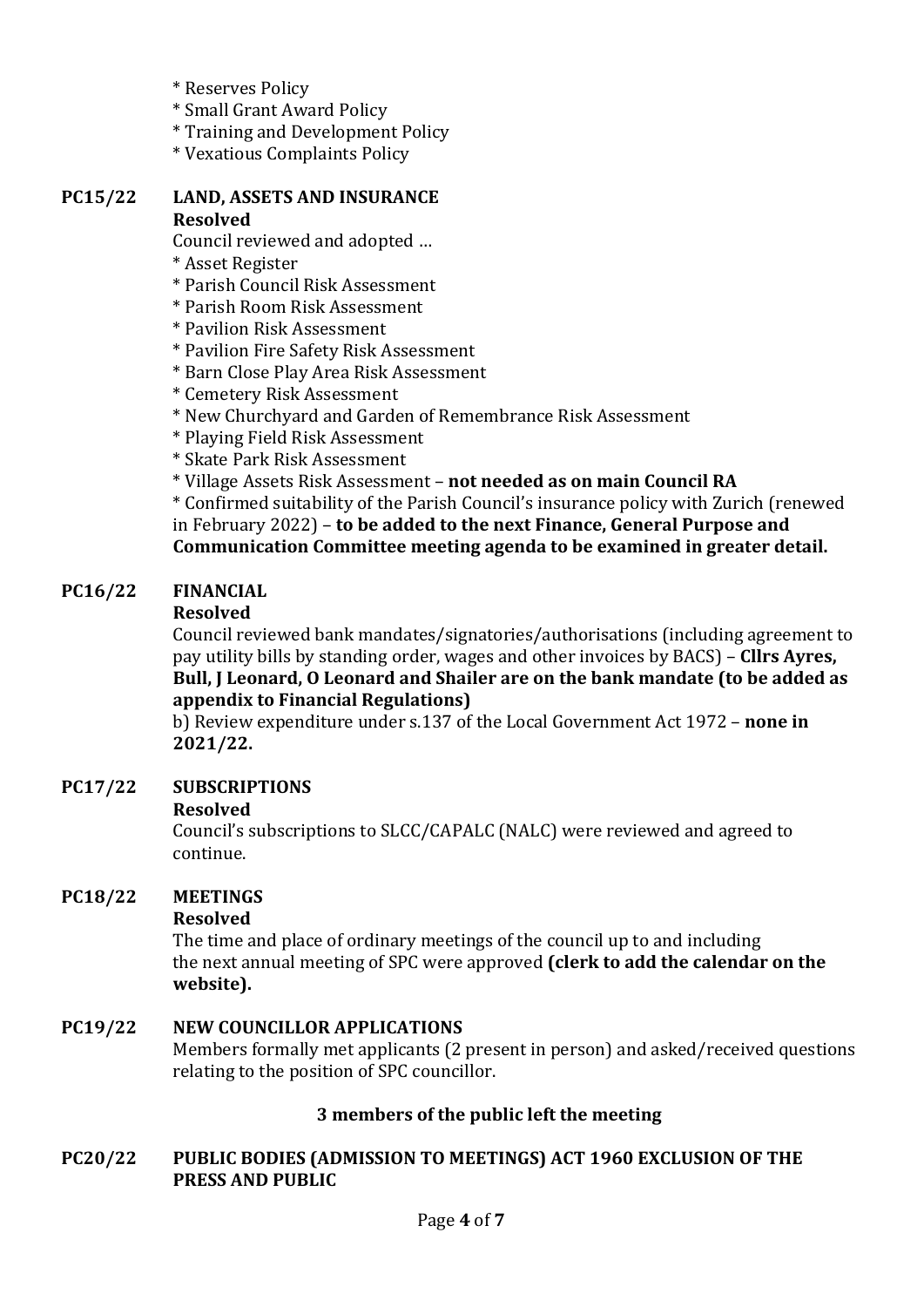In accordance with Section  $1(2)$  of the Public Bodies (Admission to Meetings) Act 1960 and by reason of the confidential nature of this item's business, the Press and Public were excluded from the meeting.

# **PC21/22 COUNCILLOR VACANCIES – CO OPTION**

Members discussed applications for councillor vacancies and reached a unanimous decision on successful candidates.

# **PC22/22** PUBLIC BODIES (ADMISSION TO MEETINGS) ACT 1960 RE-ADMITTANCE OF **THE PRESS AND PUBLIC**

The confidential business having been concluded, the Press and Public were re-admitted to the meeting.

# **PC23/22 COUNCILLOR CO-OPTION**

Council informed applicants of council's decision for the available positions. **Resolved**

The Declaration of Office was signed by Adrian Green and Amanda Kisbee before joining the meeting as councillors (clerk to arrange inductions and Declaration of Interest forms).

# **PC24/22 FINANCE, GENERAL PURPOSE AND COMMICATION COMMITTEE**

The chairman of the committee reported from the meeting on  $26/04/22$ . **Resolved**

**PC24/22.1** Council approved moving the FY21/22 end of year balance of £9,711.53 to the Capital Repayment EMR instead of adding to General Reserves

**PC24/22.2** Council approved the establishment of a CIL EMR, Tree Works EMR, Queen's Platinum Jubilee EMR, Pavilion Lettering/electrics EMR, Parish Room Maintenance EMR and Donation EMR

**PC24/22.3** Members approved that current donations of £204.25 (held in the Donations EMR) be added to the Queen's Jubilee EMR

**PC24/22.4** A flower purchase of £40 from the Chairman's allowance to be recommended for approval.

# **PC25/22 AGAR APPROVAL**

# **Resolved**

**PC25/22.1** Council noted the Internal Auditor's report for the year ended 31 March 2022

**PC25/22.2** Assertions on Section 1 of the Annual Governance Statement were completed by members

**PC25/22.3** The Annual Governance Statement was approved and signed by the RFO and chairman 

**PC25/22.4** The Accounting Statement for 2020/21 was approved and signed by the chairman and RFO

**PC25/22.5** Council set the period for the Exercise of Public Rights from Monday 13 June to Friday 22nd July 2022

**PC25/22.6** Approval was given (following the above) for the Annual Return to be submitted to the External Auditors (PKF Littlejohn)

**PC25/22.7** Members confirmed the re-appointment of Julia Tufnail as Internal Auditor and agree a 6-monthly Internal Audit at the end of September 2022 (should the PC feel it is needed).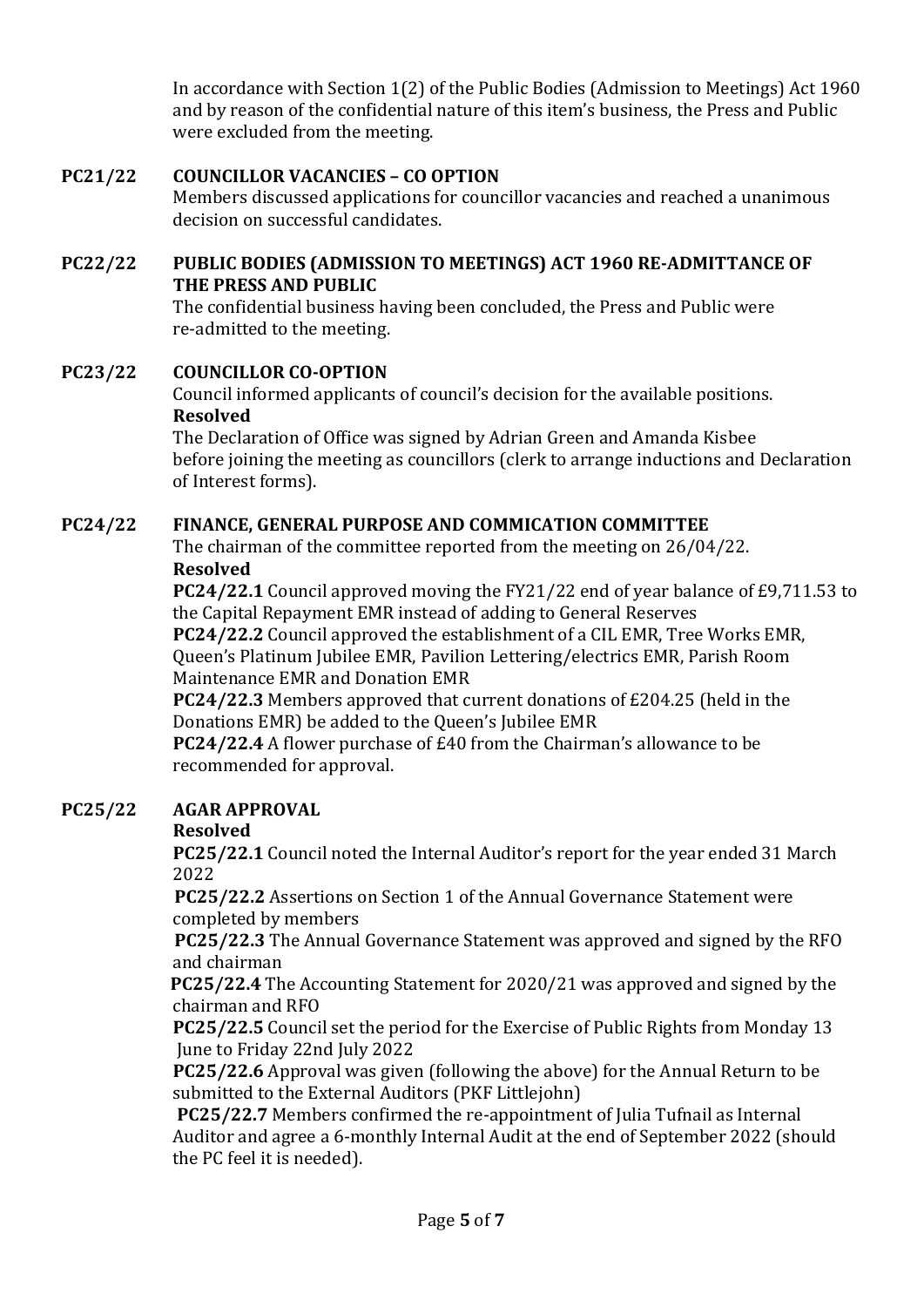# **PC26/22 LHI BID 2022-23**

Councillor Bull updated members on the success of SPC's latest LHI bid to undertake a feasibility study and detailed design for the implementation of a 20mph zone on the west side of the village (£574.18 PC commitment).

## **PC27/22 NEIGHBOURHOOD PLANNING**

Clerk updated on a meeting with other Parishes to learn more about implementing a Neighbourhood Plan on 23/06/22 at Grafham Village Hall and council to informed who would like to attend (Cllrs Bull, Green, Kisbee and O Leonard to attend).

# **PC28/22 HISTORIC YOUTH ENGAGEMENT STILTON GRANT**

Clerk updated members on investigations into the historic YES (Youth Engagement Stilton) grant from CCC (PC finances looked through, banking and minutes checked and CCC as grant providers had looked into and could find no evidence of paying the cheque).

## **Resolved**

**PC28/22.1** Members agreed that a line should be drawn under the grant and recorded as not paid out by CCC (aligning with CCC's conclusion) and therefore not held by SPC. Cllr Bull abstained from taking part in the decision making (interest held as a member of the new YES)

**PC28/22.2** Members agreed to take the £700 previously committed to the Play Park Account (PC73/20.6) from the capital account and allocate it in the Capital Repayment EMR.

# **PC29/22 COMPLIMENTARY PAVILION USE**

Applications were discussed and approved as necessary. **Resolved**

**PC29/22.1** The application from L Angus for an evening to raise money for tarmac markings at the Pavilion Play Park location was approved (previously agreed) **PC29/22.2** The application from YES for the Christmas Fair in November 2022 was agreed as a one-off

**PC29/22.3** The AMC Committee to re-consider complementary Pavilion use.

## **PC31/22 CLERK'S REPORT**

The clerk reported on relevant issues including ...

\* ROSPA Play Safety inspection carried out on Barn Close Play Area and the Skate Park

– **to be addressed by the Amenities Management Committee at the June meeting**

\* A proposed disabled bay on Church Street – **no issues**.

## **PC32/22 CORRESPONDENCE**

#### **Resolved**

Correspondence addressed included ....

a) A request for the Parish Council to contribute  $£1,000$  toward the purchase of Platinum Iubilee Money Boxes for school children in the village – **agreed under the** s.137 budget (£500.00), the Oueen's Platinum Jubilee EMR (£296.69) and Small Grant Award allocation  $(E200) = E996.99$ . Bellway to contribute  $E500$  toward **the £1,500 total cost. All in favour**

b) Information on Giga-Clear – broadband in the village – **highlighted at the Annual Parish Meeting**

c) Dust from the Bellway site – **details of Bellway Site Manager forwarded** 

d) Concerns about use of green spaces in the village – **Clerk to write to the resident**